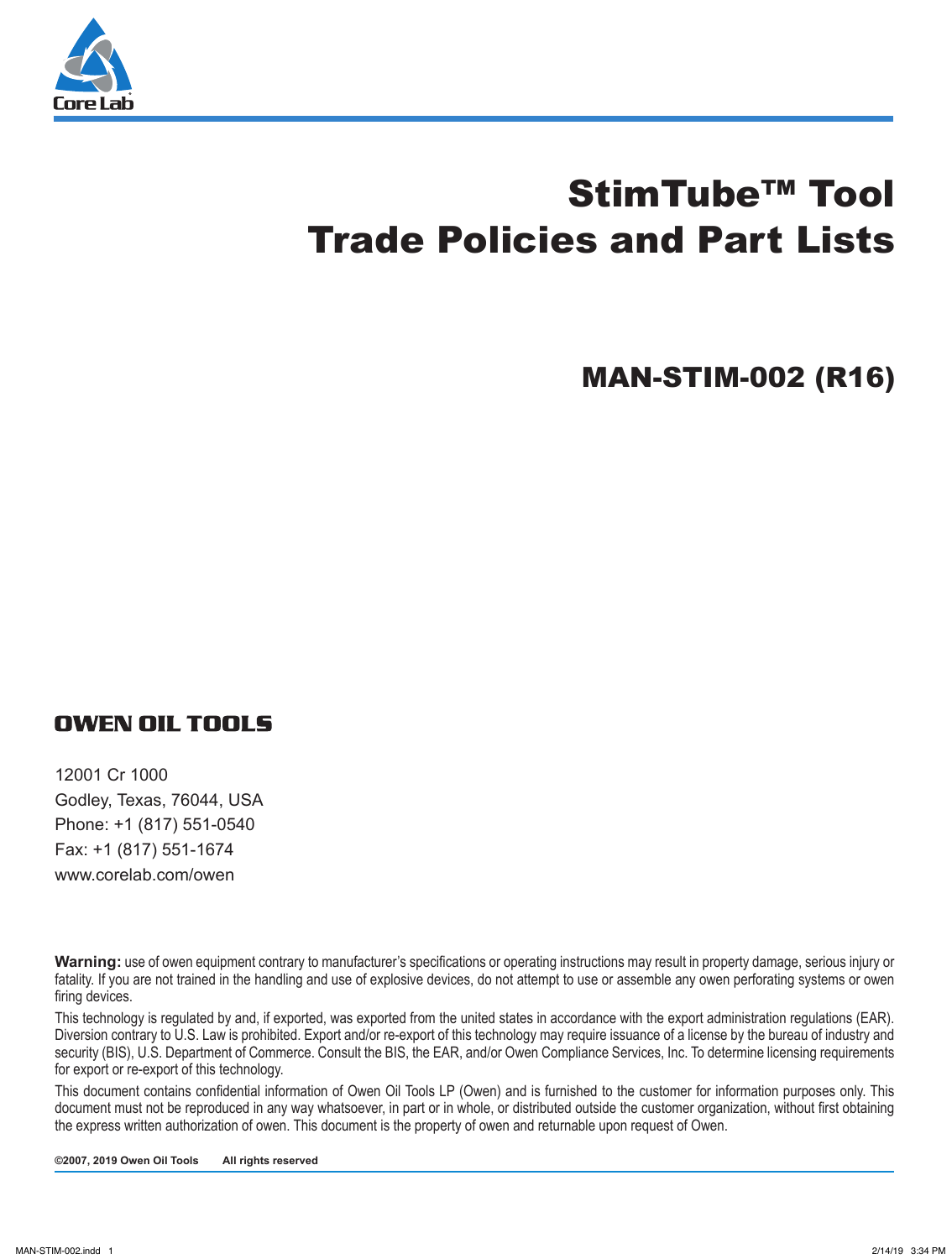

# 1-1/2 inch BOM and Schematic

| <b>ITEM</b>    | <b>PART NUMBER</b> | <b>DESCRIPTION</b>                                                                              |
|----------------|--------------------|-------------------------------------------------------------------------------------------------|
| 1a             | STS-1500-T01A      | StimTube™ Tool, 1-1/2, 1 FT                                                                     |
| 1b.            | STS-1500-T02A      | StimTube™ Tool, 1-1/2, 2 FT                                                                     |
| 1с.            | STS-1500-T03A      | StimTube™ Tool, 1-1/2, 3 FT                                                                     |
| 2              | AES-AS40027        | Sub Adapter Assy., 1-3/8" O.D. (ADP-1375-358)                                                   |
| 3              | STS-1500-280       | Top Sub, 1-1/2" Dia StimTube™                                                                   |
| $\overline{4}$ | STS-1500-005       | Collar, 1-1/2" Dia StimTube™ Tool                                                               |
| 5              | STS-1500-078       | Bull Plug, 1-1/2" Dia StimTube™ Tool                                                            |
| 6              |                    | 40 gr. Round, LS Detonating Cord*                                                               |
| $\overline{7}$ | DET-0100-018       | .218" X .187" Teflon tbg, 2" length,<br>(grommet between det cord<br>and detonator) (not shown) |
| 8              | DET-3050-001       | Uni-Det Detonator (not shown)                                                                   |
| 9              | STS-1250-001       | Adapter for Collar to Top Sub                                                                   |
|                |                    |                                                                                                 |

\* Select proper Detonating Cord to meet Well Conditions and

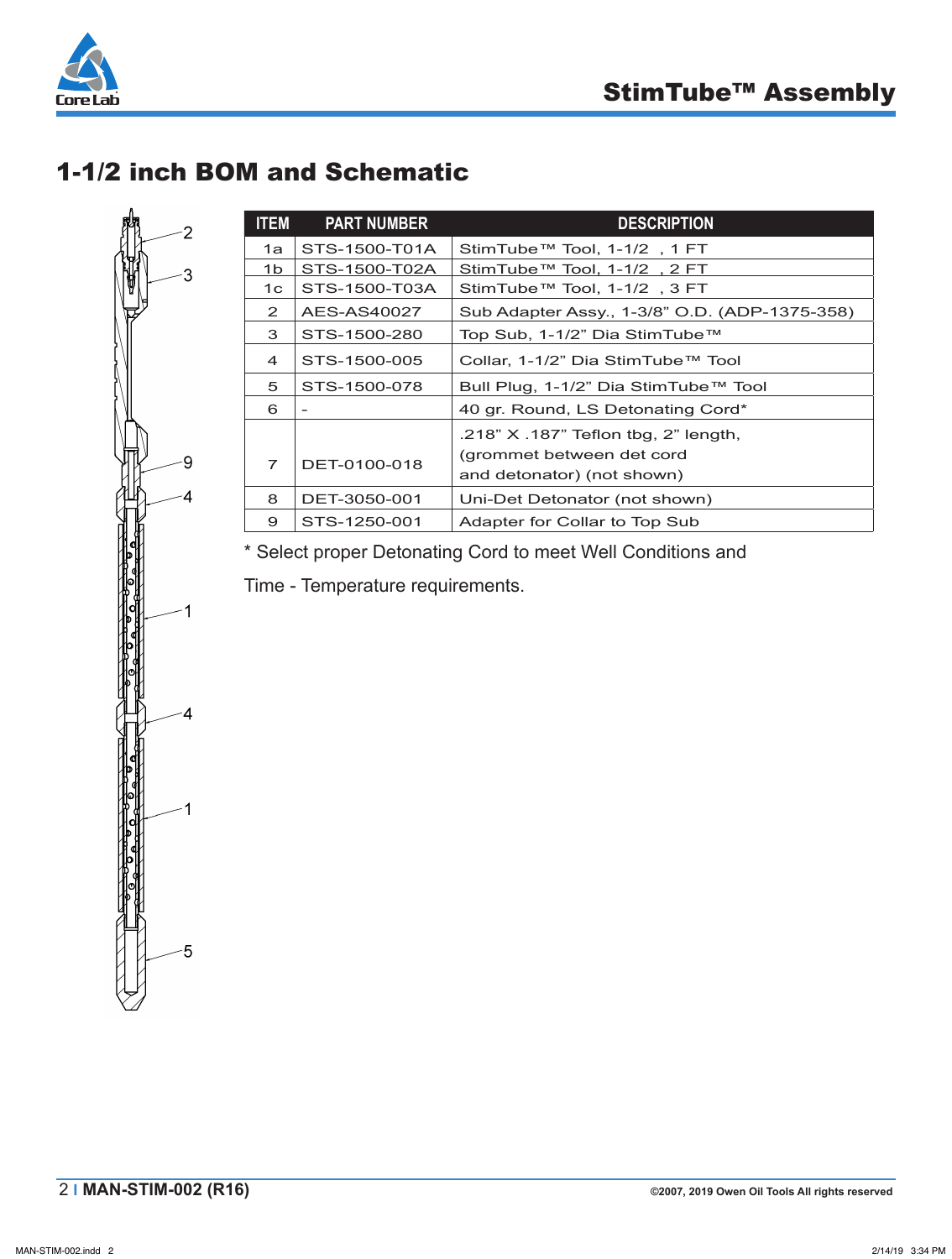



# 1-11/16 inch BOM and Schematics

| S<br>ŀ                   |  |
|--------------------------|--|
| י<br> }<br> }<br>١<br>-4 |  |
| 1                        |  |
| $\cdot$                  |  |
| 1<br>ŕ                   |  |
| ı                        |  |

| ltem | <b>Part Number</b>       | Description                                                                                        |
|------|--------------------------|----------------------------------------------------------------------------------------------------|
| 1a   | STS-1687-T01A            | StimTube™ Tool, 1-11/16, 1 FT                                                                      |
| 1b.  | STS-1687-T02A            | StimTube™ Tool, 1-11/16, 2 FT                                                                      |
| 1c   | STS-1687-T03A            | StimTube™ Tool, 1-11/16, 3 FT                                                                      |
| 2    | AES-AS40027              | Sub Adapter Assy., 1-3/8" O.D. (ADP-1375-358)                                                      |
| 3    | STS-1687-280             | Top Sub, 1-11/16" Dia StimTube™                                                                    |
| 4    | STS-1687-005             | Collar, 1-11/16" Dia StimTube™ Tool                                                                |
| 5    | STS-1687-078             | Bull Plug, 1-11/16" Dia StimTube™ Tool                                                             |
| 6    | $\overline{\phantom{a}}$ | 40 gr. Round, LS Detonating Cord*                                                                  |
| 7    | DET-0100-018             | $.218"$ X $.187"$ Teflon tbg, 2" length, (grommet be-<br>tween det cord and detonator) (not shown) |
| 8    | DET-3050-001             | Uni-Det Detonator (not shown)                                                                      |
| 9    | STS-1250-001             | Adapter for Collar to Top Sub                                                                      |

\* Select proper Detonating Cord to meet Well Conditions and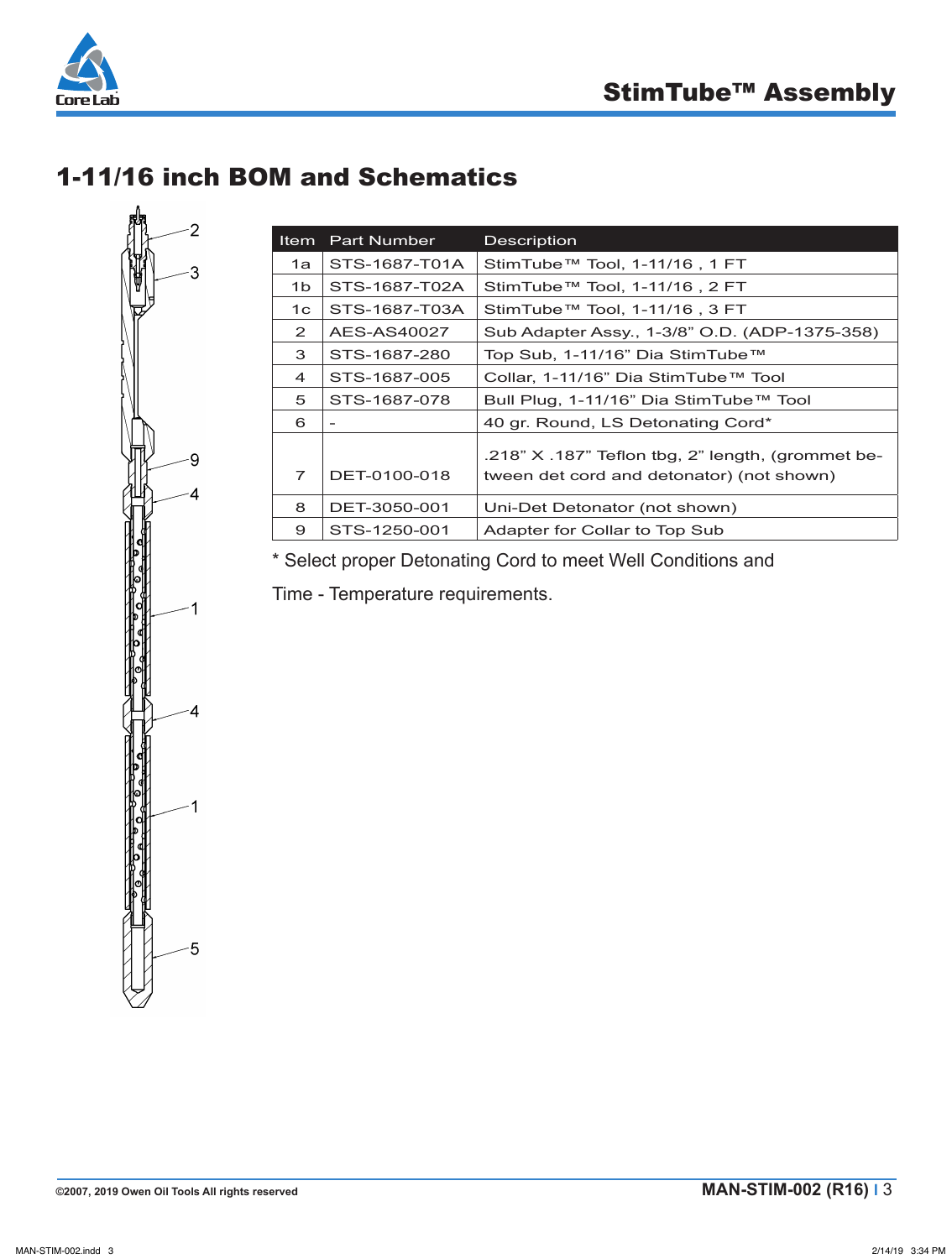

# 2 inch BOM and Schematics

| <b>ITEM</b>    | <b>PART NUMBER</b>       | <b>DESCRIPTION</b>                              |
|----------------|--------------------------|-------------------------------------------------|
| 1a             | STS-2000-T01A            | StimTube™ Tool, 2-0, 1 FT                       |
| 1 <sub>b</sub> | STS-2000-T02A            | StimTube™ Tool, 2-0, 2 FT                       |
| 1 <sup>c</sup> | STS-2000-T03A            | StimTube™ Tool, 2-0, 3 FT                       |
| $\mathbf{2}$   | AES-AS40027              | Sub Adapter Assy., 1-3/8" O.D. (ADP-1375-358)   |
| 3              | STS-2000-280             | Top Sub, 2" Dia StimTube™                       |
| $\overline{4}$ | STS-2000-005             | Collar, 2" Dia StimTube™ Tool                   |
| 5              | STS-2000-078             | Bull Plug, 2" Dia StimTube™ Tool                |
| 6              | $\overline{\phantom{a}}$ | 40 gr. Round, LS Detonating Cord*               |
|                |                          | .218" $X$ .187" Teflon tbg, 2" length, (grommet |
| 7              | DET-0100-018             | between det cord and detonator) (not shown)     |
| 8              | DET-3050-001             | Uni-Det Detonator (not shown)                   |
| 9              | STS-1250-001             | Adapter for Collar to Top Sub                   |

\* Select proper Detonating Cord to meet Well Conditions and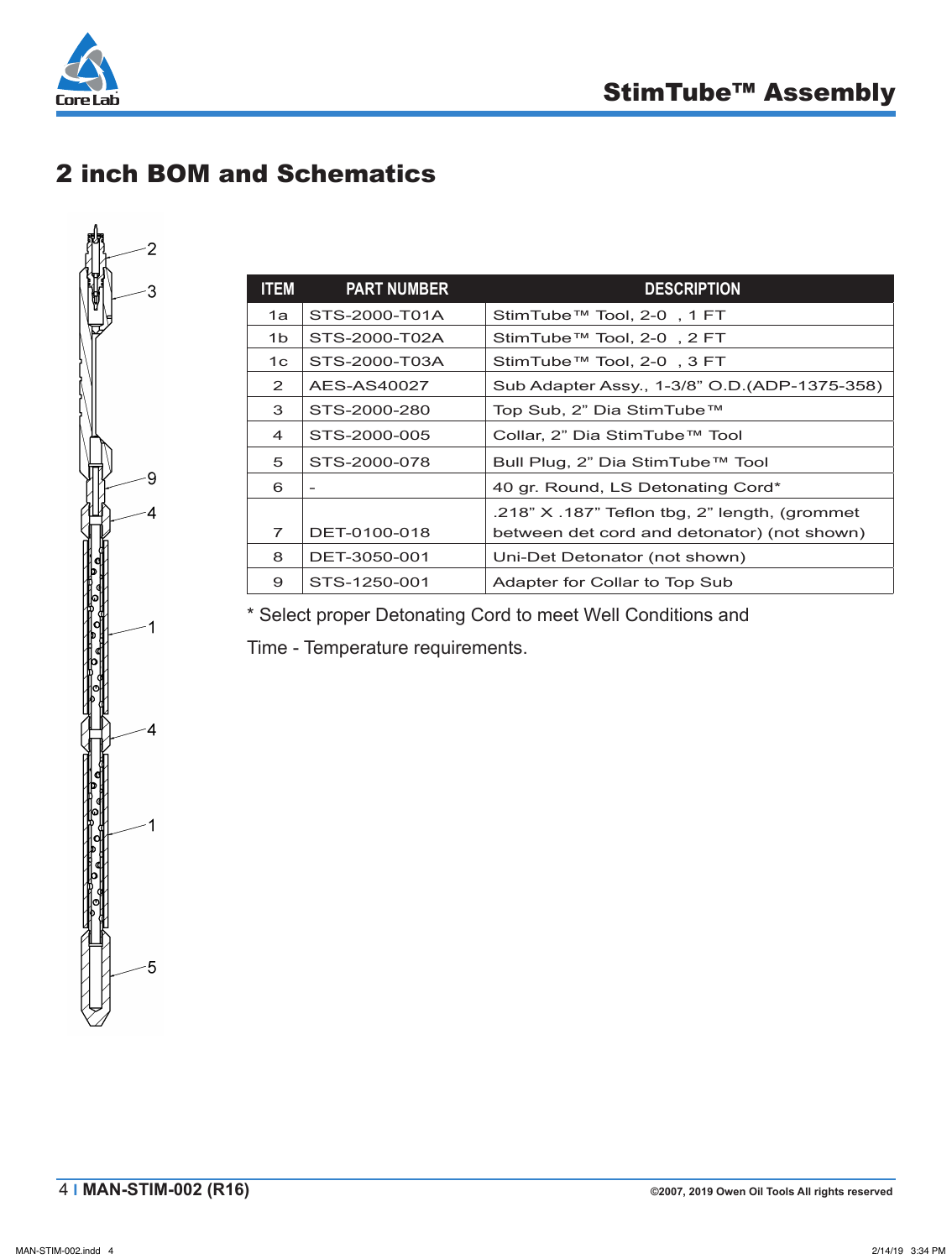

# 2-1/2 inch BOM and Schematics



| <b>ITEM</b>           | <b>PART NUMBER</b> | <b>DESCRIPTION</b>                                      |
|-----------------------|--------------------|---------------------------------------------------------|
| 1a                    |                    | STS-2500-T02A StimTube™ Tool, 2-1/2, 2 FT               |
| 1b.                   |                    | STS-2500-T03A StimTube™ Tool, 2-1/2, 3 FT               |
| $\mathbf{2}^{\prime}$ | AES-AS40027        | Sub Adapter Assy., 1-3/8" O.D. (ADP-1375-358)           |
| 3                     | STS-2500-280       | Top Sub, 2-1/2" Dia StimTube™                           |
| 4                     | STS-2500-005       | Collar, 2-1/2" Dia StimTube™ Tool                       |
| 5                     | STS-2500-078       | Bull Plug, 2-1/2" Dia StimTube™ Tool                    |
| 6                     | $\qquad \qquad$    | 40 gr. Round, LS Detonating Cord*                       |
|                       |                    | .218" X .187" Teflon tbg, 2" length,                    |
| 7                     | DET-0100-018       | (grommet between det cord and detonator)<br>(not shown) |
| 8                     | DET-3050-001       | Uni-Det Detonator (not shown)                           |
| 9                     | STS-1250-001       | Adapter for Collar to Top Sub                           |

\* Select proper Detonating Cord to meet Well Conditions and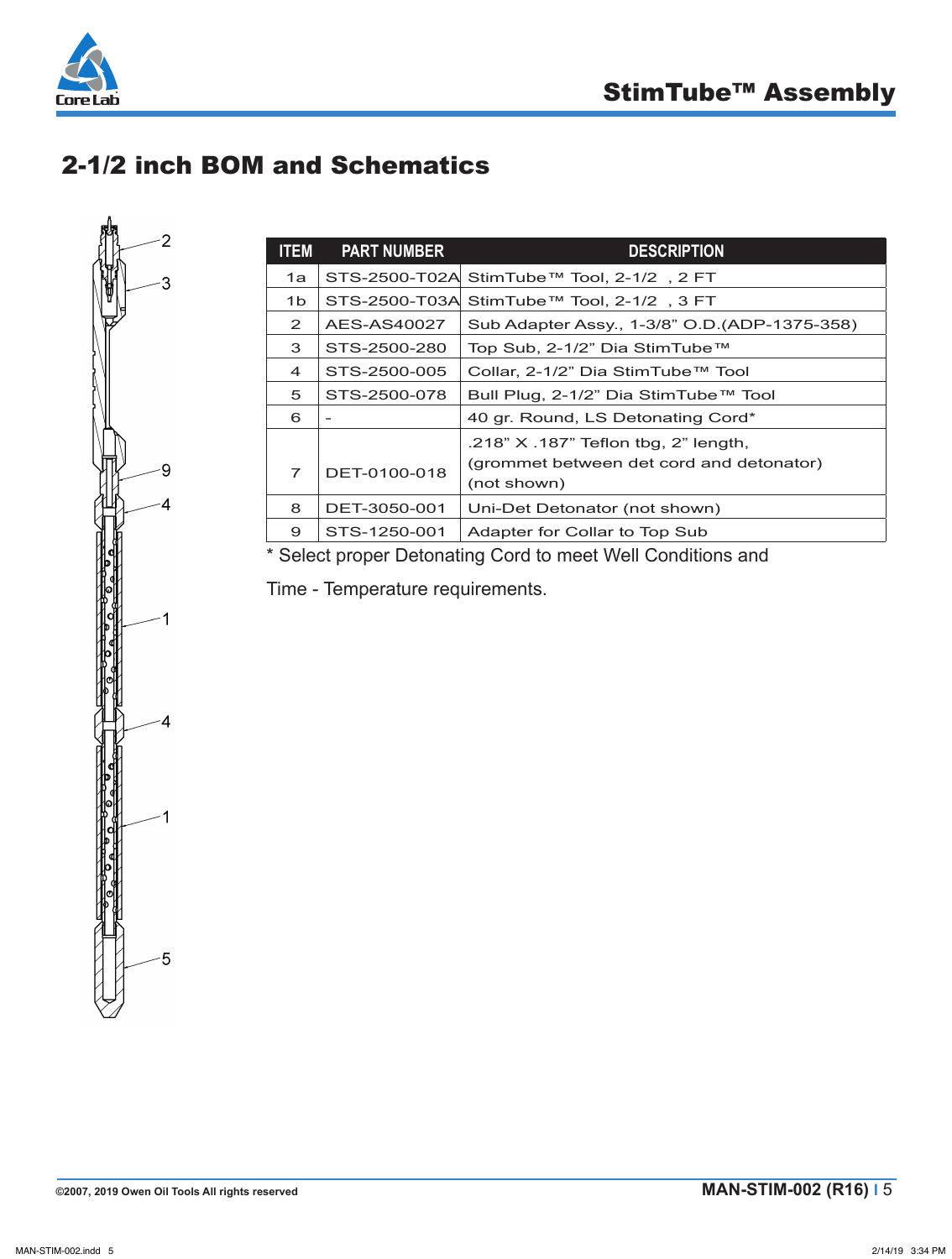

## 3 inch BOM and Schematics



| <b>ITEM</b>    | <b>PART NUMBER</b> | <b>DESCRIPTION</b>                                                                                  |
|----------------|--------------------|-----------------------------------------------------------------------------------------------------|
| 1a             | STS-3000-T02A      | StimTube™ Tool, 3-0, 2 FT                                                                           |
| 1b             | STS-3000-T03A      | StimTube™ Tool, 3-0, 3 FT                                                                           |
| 2              | AES-AS40027        | Sub Adapter Assy., 1-3/8"O.D. (ADP-1375-358)                                                        |
| 3              | STS-3000-280       | Top Sub, 3" Dia StimTube™                                                                           |
| 4              | STS-3000-005       | Collar, 3" Dia StimTube™ Tool                                                                       |
| 5              | STS-3000-078       | Bull Plug, 3" Dia StimTube™ Tool                                                                    |
| 6              |                    | 40 gr. Round, LS Detonating Cord*                                                                   |
| $\overline{7}$ | DET-0100-018       | $.218"$ X $.187"$ Teflon tbg, 2" length,<br>(grommet between det cord and detonator)<br>(not shown) |
| 8              | DET-3050-001       | Uni-Det Detonator (not shown)                                                                       |
| 9              | STS-1250-001       | Adapter for Collar to Top Sub                                                                       |

\* Select proper Detonating Cord to meet Well Conditions and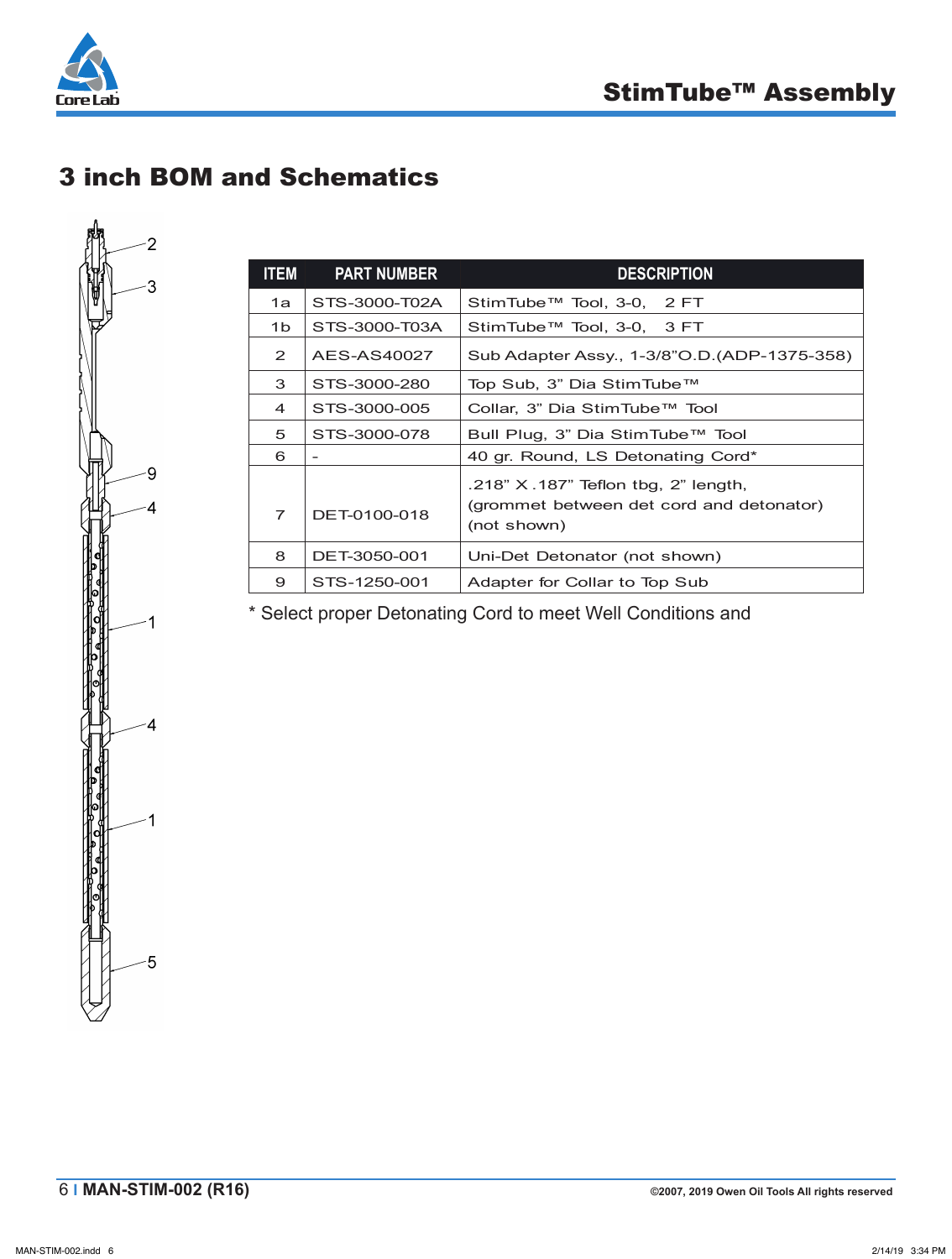

## Time - Temperature requirements.

Also available are StimTube Subs that will allow a 1/2" O.D. overall Standoff from StimTube Propellant.



| <b>ITEM</b>             | <b>OD SIZE</b> | <b>OWEN PART#</b> | <b>DESCRIPTION</b>                | <b>RUN WITH</b><br><b>STIMTUBE</b> |
|-------------------------|----------------|-------------------|-----------------------------------|------------------------------------|
|                         | $2$ in         | STS-2000-280      | Owen Top Sub 2" STIM Tube         | $1 - 1/2$ in                       |
|                         | $2 - 1/4$ in   | STS-2250-280      | Owen Top Sub 2-1/4" STIM Tube     | 1-11/16 in                         |
|                         | $2 - 1/2$ in   | STS-2500-280      | Owen Top Sub 2-1/2" STIM Tube     | $2$ in                             |
| 1                       | $3$ in         | STS-3000-280      | Owen Top Sub 3" STIM Tube         | $2 - 1/2$ in                       |
|                         | $3 - 1/2$ in   | STS-3500-280      | Owen Top Sub 3-1/2" STIM Tube     | $3$ in                             |
| 2                       | $1 - 1/4$ in.  | STS-1250-001      | Adapter for Collar to Firing Head | All                                |
|                         | $2$ in         | STS-2000-005      | Collar, 2" STIM Tube              | $1 - 1/2$ in                       |
|                         | $2 - 1/4$ in   | STS-2250-005      | Collar, 2-1/4" STIM Tube          | 1-11/16 in                         |
| 3                       | $2 - 1/2$ in   | STS-2500-005      | Collar, 2-1/2" STIM Tube          | $2$ in                             |
|                         | $3$ in         | STS-3000-005      | Collar, 3" STIM Tube              | $2 - 1/2$ in                       |
|                         | $3 - 1/2$ in   | STS-3500-005      | Collar, 3-1/2" STIM Tube          | $3$ in                             |
|                         | $2$ in         | STS-2000-078      | Bull Plug, 2" STIM Tube           | $1 - 1/2$ in                       |
| $\overline{\mathbf{4}}$ | $2 - 1/4$ in   | STS-2250-078      | Bull Plug, 2-1/4" STIM Tube       | 1-11/16 in                         |
|                         | $2 - 1/2$ in   | STS-2500-078      | Bull Plug, 2-1/2" STIM Tube       | $2$ in                             |
|                         | $3$ in         | STS-3000-078      | Bull Plug, 3" STIM Tube           | $2 - 1/2$ in                       |
|                         | $3 - 1/2$ in   | STS-3500-078      | Bull Plug, 3-1/2" STIM Tube       | 3 in                               |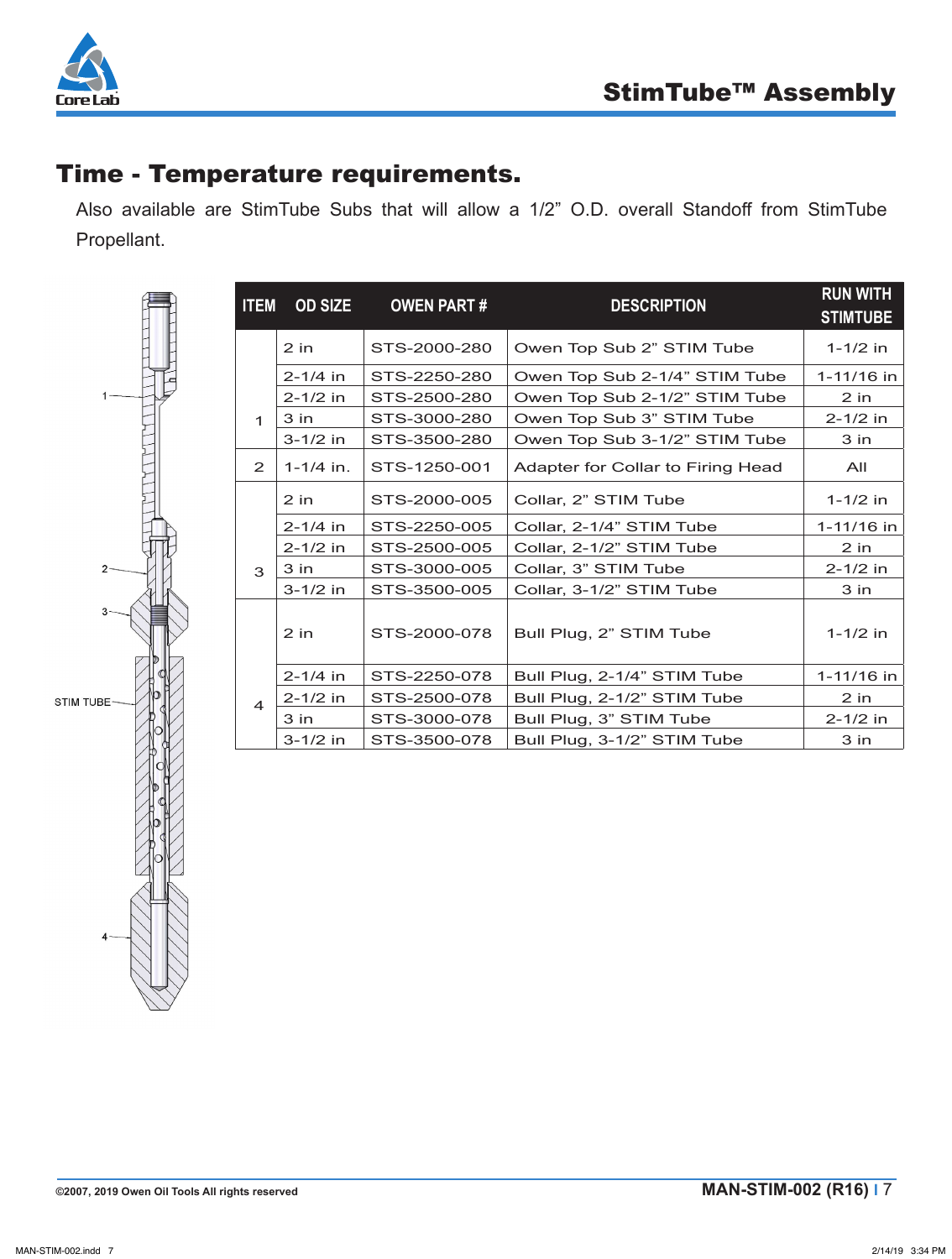

#### Trade Policies



Warning: *Explosives are destructive by nature! Do not attempt to disassemble or alter explosive products in any manner! Do not crush, hammer, pinch, impact, pull wires or abuse any explosive product!*



Warning: *Be sure to follow safe operating practices as found in API RP-67 in accordance with governmental regulations, company policies and manufacturer's recommendations!*



Warning: *This tool should only be assembled and operated by properly trained individuals!*

#### 1.0 Warranty Information

- **1.1** It is expressly agreed that there are no warranties, expressed or implied, of merchantability, fitness or otherwise, made by Owen (hereinafter referred to as "Manufacturer") on equipment, parts or expendable supplies (hereinafter collectively referred to as "Product") sold to the purchaser other than as expressly stated herein. Subject to the terms and conditions hereof, Manufacturer warrants each new piece of Product sold to Purchaser (including original equipment placed thereon by Manufacturer) to be free of defects in materials or workmanship, if, and only if, all of the following conditions are met:
	- A. The Product claimed to be defective has been exposed only to normal use and service, has been maintained, and has been used only to Manufacturer's instructions.
	- B. Manufacturer is given prompt notice of any such defect.
	- C. Purchaser has taken all reasonable steps to mitigate any such defects.

In no event shall the Manufacturer be liable for any injury, loss or damage, direct or consequential, special, incidental, indirect or punitive, arising out of or inability to use the Product sold to Purchaser by Manufacturer.

**1.2** The extent of Manufacturer's liability and the customer's sole and exclusive remedy hereunder or otherwise shall be the replacement of any such Product at no cost or expense to Purchaser. In no event shall Manufacturer be liable to Purchaser for indirect, punitive, special, incidental or consequential damages.

8 **I MAN-STIM-002 (R16) ©2007, 2019 Owen Oil Tools All rights reserved**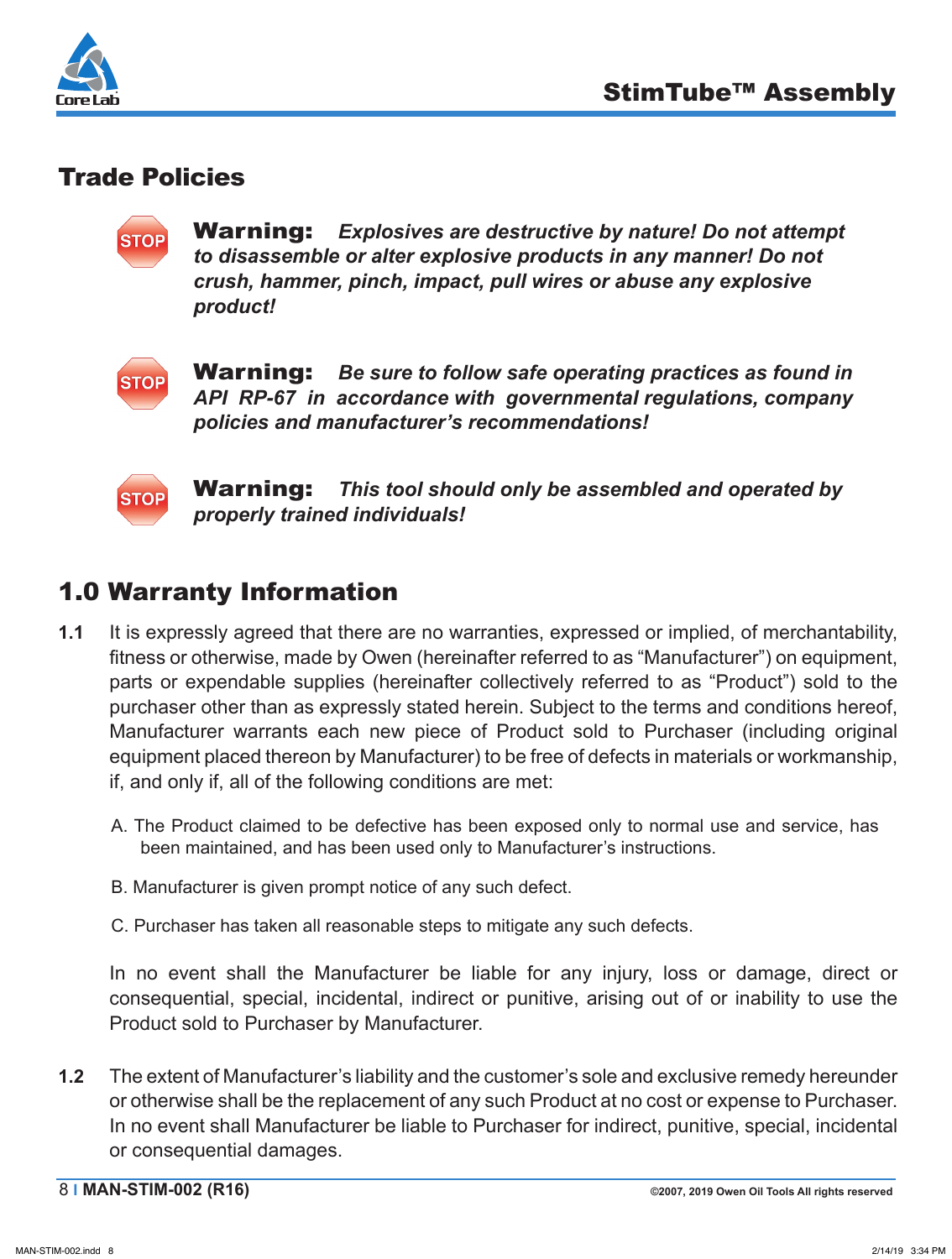

- **1.3** This warranty shall be in effect with respect to a Product until six (6) months after date of sale of same to Purchaser, except: 1) this warranty shall apply to surface and subsurface electronics equipment only until 60 days after sale of same to Purchaser, and 2) scintillation detectors are warranted only to be in working order upon delivery of same to Purchaser.
- **1.4** This warranty is the only warranty either expressed, implied, or statutory, upon which Product is sold, and Purchaser's sole remedy in any cause of action (whether in tort, contract, breach of warranty or otherwise) arising in connection with the sale, use or ownership of any Product is expressly limited to the replacement of the defective Product, as above provided, all other damages and warranties, statutory or otherwise, being hereby expressly waived by the Purchaser.
- **1.5** Each Product (including, without limitation, all perforating systems, StimGun™ Assembly, StimTube™ Tool, pipe recovery products, jet cutters, detonators, boosters, detonating cord, wireline mechanical components, bridge plug systems, and all other downhole tools) is designed, tested, and qualified to operate properly only when used pursuant to the recommendations that Manufacturer provides to Purchaser. Incorporating any products supplied by third parties, whether ballistic or mechanical, into or while utilizing any Product is not recommended by Manufacturer. Incorporating any third party products may be unsafe and unreliable. Any such incorporation by Purchaser of a third party product shall automatically void the warranties set forth above.
- **1.6** Each Product has specifications and ratings that are determined by testing, evaluation, or engineering analysis. Purchaser shall notify Manufacturer if use of such Products exceeds 80% of the pressure rating or anytime Purchaser has reason or should have reason to believe that the Product will be utilized in conditions outside the normal operating conditions of the Product. This includes, but is not limited to, pressure, temperature, fluid and time exposure conditions.
- **1.7** Only an officer of Manufacturer has authority to alter or increase this warranty in any manner whatsoever, and no attempt to repair or promise to repair, replace or improve the Product covered by the warranty by any representative of the Manufacturer shall waive, change or extend this warranty in any manner whatsoever, unless such action, promise or other representation be in writing and signed by an officer of the Manufacturer.
- **1.8** The Purchaser warrants through the purchase of the Product that he is familiar with the Product and its proper use. Before using the Product, Purchaser shall give the Product a reasonable and prudent examination and/or tests to determine the suitability of said Product for Purchaser's intended use, and Purchaser assumes all risk and liability whatsoever in connection therewith from the time of delivery to Purchaser.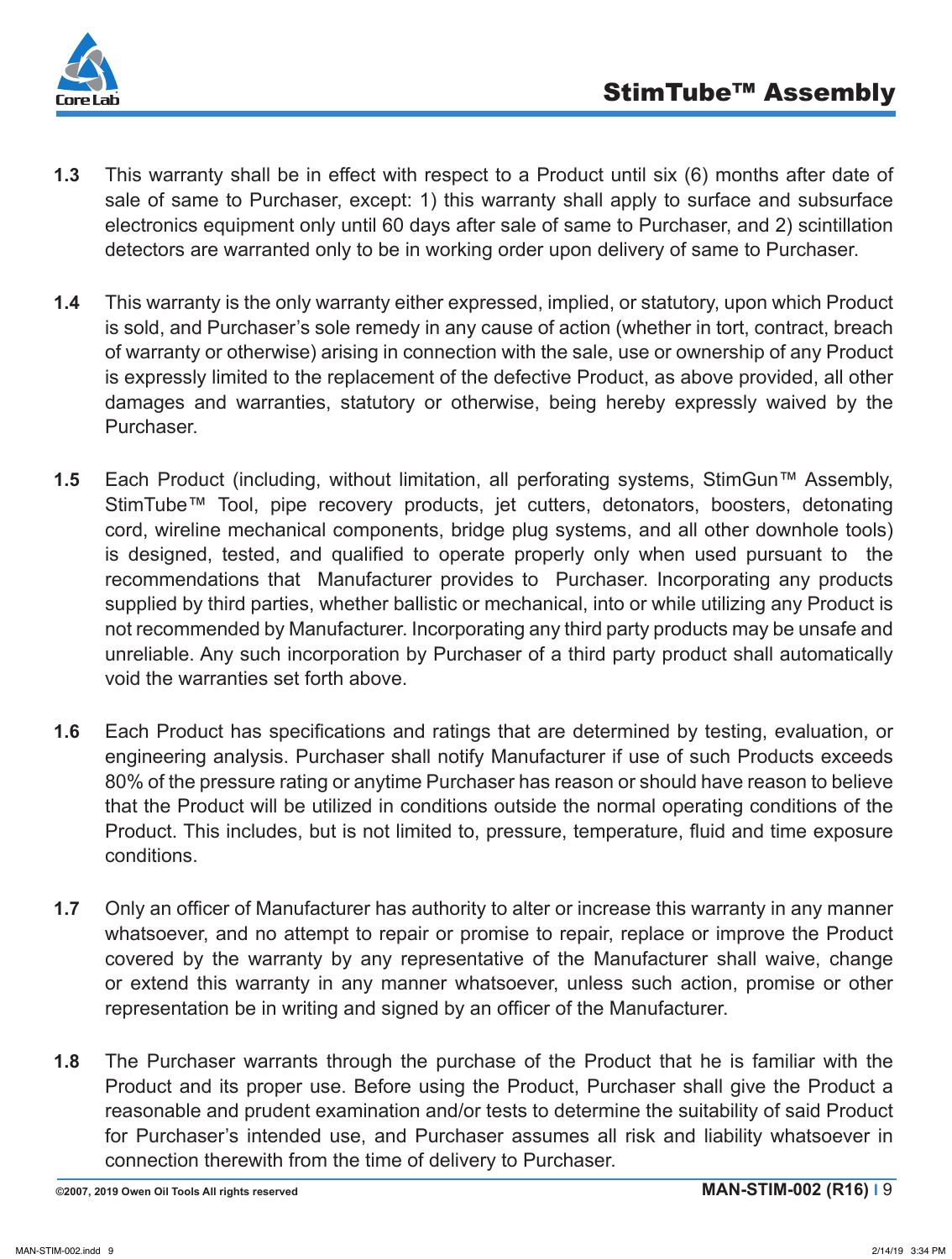

**1.9** The Purchaser agrees to indemnify and hold harmless Manufacturer and its employees, officers, directors, parent, subsidiaries and affiliates, from liability against any and all claims, damages or assertions of liability of every nature whatsoever (other than the limits of liability defined hereunder) to persons or property arising out of or in connection with the sale, handling, use or malfunction of the Product which Manufacturer may deliver to the Purchaser, including but not limited to, any and all claims based upon asserted defects of materials or workmanship in the manufacture or sale of Manufacturer's Product and any claims in connection with Purchaser's incorporation of any product manufactures by a third party into or while utilizing any Product.

## 2.0 Terms and Conditions

#### **International Shipments**

- **2.1** Payment must be by irrevocable letter of credit, cash or lines of credit established. Letters of credit must be opened with or confirmed by a major U.S. Bank and must be valid for a minimum of three months after the specified delivery date of the materials to allow sufficient time for collection transmittals. Letters of credit must not contain deferred payment clauses and must allow for trans-shipment and partial deliveries. All foreign banking charges will be at the customer's expense.
- **2.2** Purchaser orders for large quantities and for non-standard items are not put into production until the Manufacturer receives the covering letter of credit and down payment as specified in the quotation.
- **2.3** While the Manufacturer strives to meet promised delivery dates based on the availability of materials as the time the quotation is made, the Manufacturer's performance is affected by the actions of suppliers; therefore, the Manufacturer will not accept orders containing penalty clause for late delivery and any provisions to the contrary are hereby void and without effect.
- **2.4** The effective delivery date will be at the date of ocean bill or air waybill as applicable.
- **2.5** The Manufacturer reserves the right to engage the services of a U.S. forwarder of the Manufacturer's choice.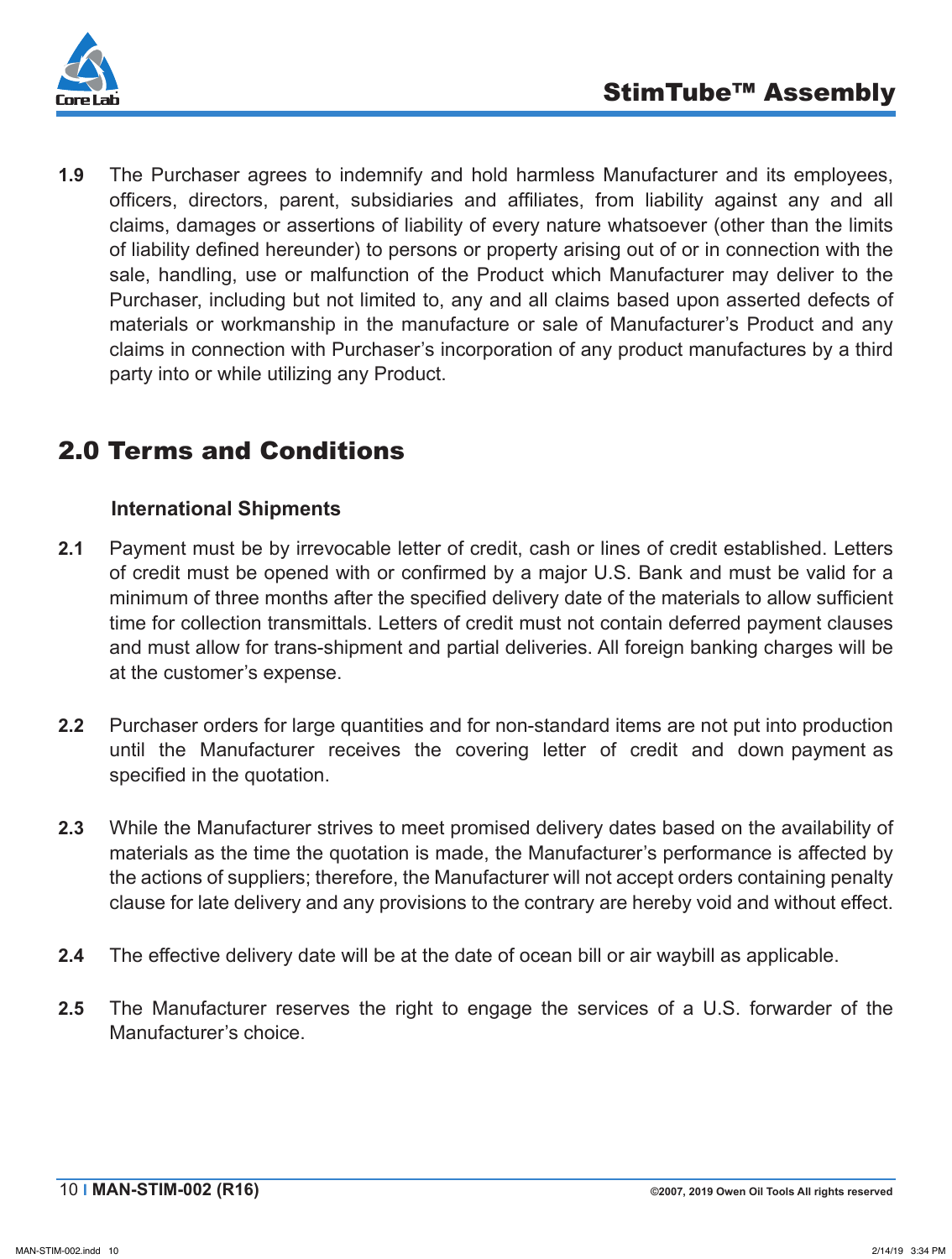

#### **Domestic**

- **2.6** All prices are FOB Godley, Texas, and are subject to change without notice (prices in effect at the time of shipment or delivery will apply). Quotations will be made upon request for items not shown on the price list.
- **2.7** Terms to establish accounts with approved credit are net 30 days for expendable items and net cash for capital equipment items. Terms to customers without established credit are COD.
- **2.8** Should any account not be paid within 60 days, a service charge equal to 5% will be levied. If an account becomes 120 days old and if the account remains unpaid on the 15th day of the month, then suit will be filed for collection on the entire amount of the open account plus interest. In case any collection actions are initiated, the customer shall be responsible for any and all collection costs, court costs, and attorney fees.
- **2.9** All invoices are payable in Godley, Johnson County, Texas.

## 3.0 General

- **3.1** Collect calls from customers will be charged back to them unless Manufacturer expressly agrees to bear the expense.
- **3.2** To help pay for the cost of inspection, repacking, restocking, invoicing, credit memo, etc., there will be a charge of at least 15% on any returned items returned for credit, with a minimum charge of 10\$. No credit can be given on items returned without prior approval, and with written instruction accompanying the items, stating the reason for return, and the name of the Owen representative who authorized the return. Only department managers or more senior officials of Owen may authorize return of items for credit. Owen will not be responsible for holding or accounting for items returned without prior approval and proper written instructions being shipped with the returned items. If freight is not prepaid on the items returned for credit, the cost of freight will be deducted from credit issued. We can not be responsible for items that do not strictly comply with the requirements specified in this paragraph.